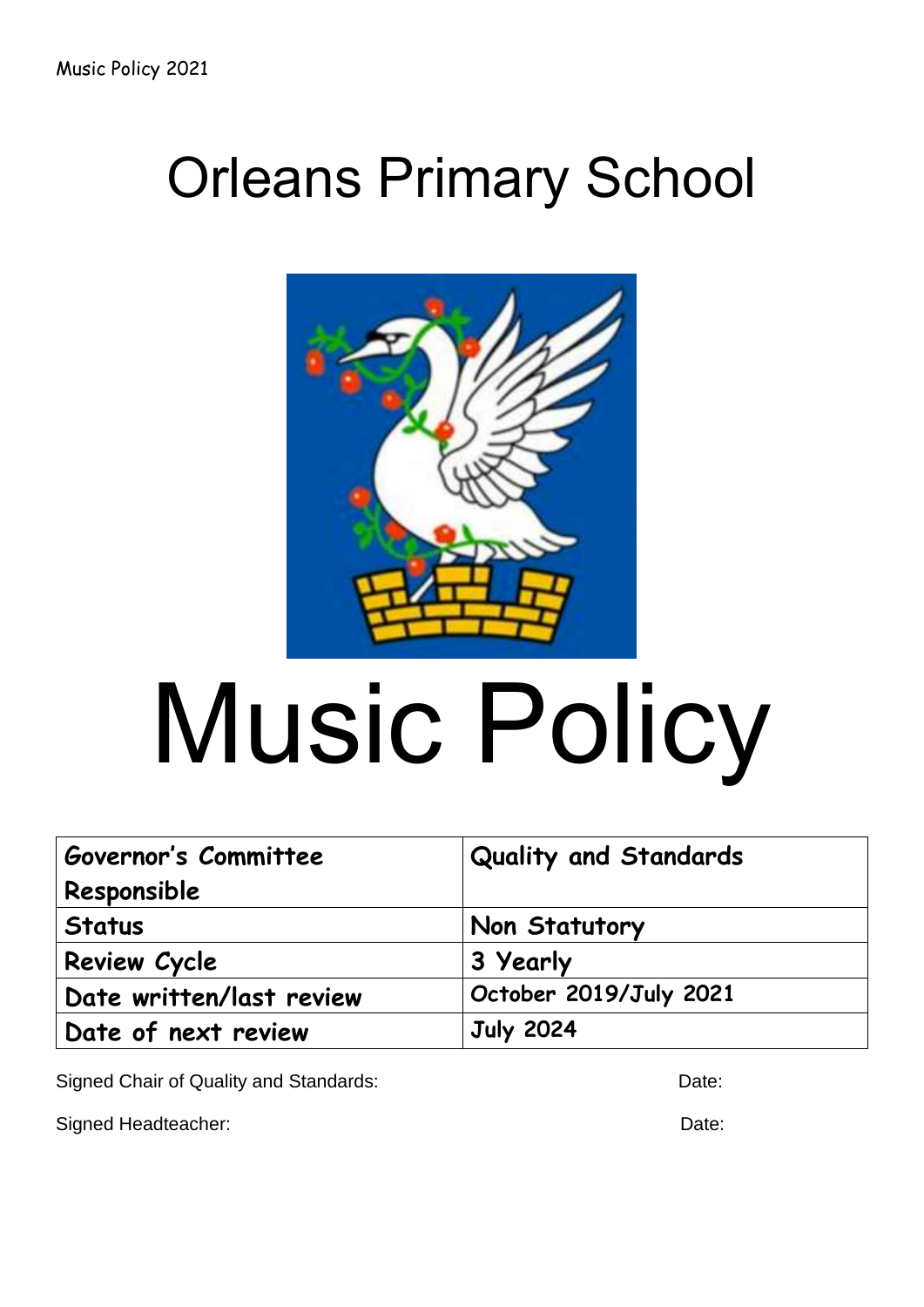# Orleans Primary School Music Policy 2021

# **Intent**

The Early Years and National Curriculum for music aims to ensure all pupils:

- Perform, listen to, review and evaluate music.
- Learn to sing and to use their voices, to create and compose music on their own and with others.
- Understand and explore how music is created, produced and communicated.

At Orleans Primary our intention is to provide each child opportunities to build upon their natural responses to music; to participate in active music-making both through playing and singing, in groups and individually. Our objective is for children to develop a curiosity, respect and understanding of all music through listening, singing, playing, evaluating and composing. We are committed to ensuring pupils understand the value and importance of music in the wider community and to establish personal foundations whereby music may become a recreation or career for later life.

## **Implementation**

The music curriculum ensures pupils have regular opportunities to sing, listen, play, perform and evaluate a range of music pieces. This is embedded through our classroom activities as well as weekly singing assemblies. The emphasis in our teaching of music at Orleans Primary is on learning through doing and we aim to help each child achieve confidence, competence and control in:

- · Singing and using instruments
- · Making and classifying sounds
- · Identifying pitch, dynamics, duration, tempo, form, timbre and texture
- · Listening, responding and appraising
- · Reading and using notation

We provide regular opportunities for children to sing and to experiment with vocal and instrumental sounds across all Key Stages. These practical experiences encourage individuals to find enjoyment and build self-esteem in creating music and to see themselves as musicians. They will be taught to develop an understanding as to how sounds are made and then organised into musical structures as well as how to use music to express ideas and feelings symbolically. Through units of work and our 'Music of the week' focus children will have the opportunity to develop an understanding and appreciation of different types of music, increasing their ability to make judgements of musical quality. Pupils will be exposed to a wide range of musical styles and genres, providing opportunities to develop an awareness and respect for the importance of musical traditions. Songs and instrumental music are also used to teach children about topics from other areas of the curriculum such as history, geography and science and are frequently used to introduce and deepen knowledge within lessons.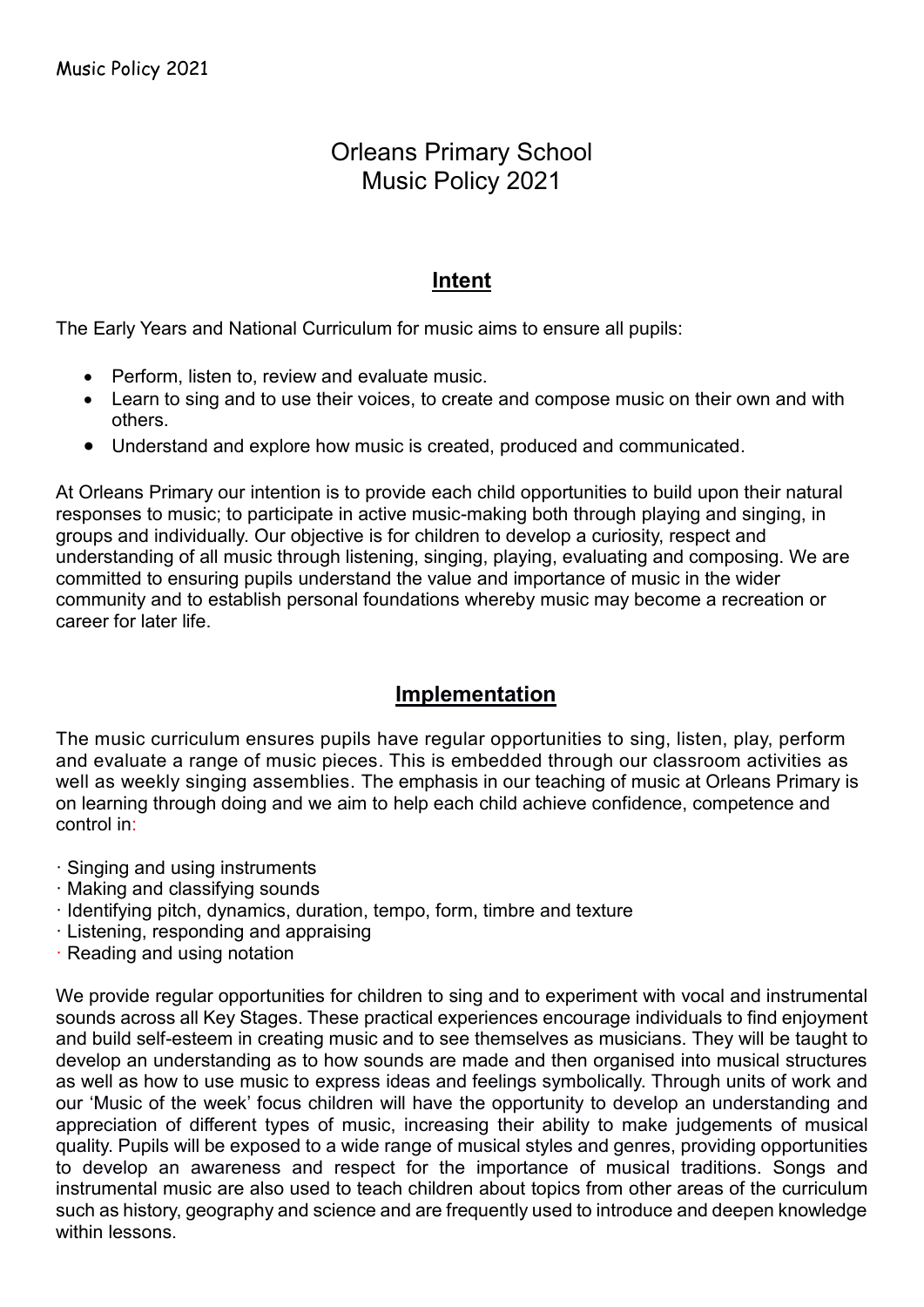# **Impact**

At Orleans Primary we believe that music is a powerful and unique form of communication that can change the way pupils think, feel and act. It brings together intellect and feeling and enables personal expression, reflection and emotional development. As an integral part of culture, past and present, it helps pupils understand themselves and relate to others, forging important links between home, school and the wider world. The teaching of music develops pupils' ability to listen to and appreciate a wide variety of music and to make judgements about musical quality. It encourages active involvement in different forms of amateur music making, both individual and communal, developing a sense of group identity and togetherness. It also increases self-discipline, listening skills and creativity. All pupils have opportunities to enjoy music, in as many ways as they choose; either as a listener, creator or performer. Children are exposed to and encouraged to take part in music-rich learning experiences which capture interest and deepen knowledge and understanding across the curriculum. Singing together increases confidence in the children's oral articulation and pronunciation; and for EAL children, singing facilitates very quick progress in using English vocabulary.

# **Teaching and Learning in Music**

#### **Through Early Years**

Starting in the Nursery, music forms the basis of everyday activities in the classroom with access to instruments, singing as a whole class and regularly listening to different genres of music. Providing instruments as part of their continuous provision encourages performance and exploration of sounds and singing. Throughout Reception, alongside the continuous provision opportunities, children build upon their early experiences and skills through weekly whole class teacher-led sessions. These allow for more specific skills and knowledge to be taught such as rhythm, pitch and beat while playing tuned and untuned percussion instruments and exploring body percussion. Whenever possible throughout the Early Years the music curriculum coincides with year group topics. Music Express and SingUp are both used in these key stages, but only as and when they are judged useful and relevant.

#### **Through KS1 & KS2**

In Key Stages 1&2, music is taught weekly to each class by a specialist music teacher. Lessons are generally taught in the Small Hall and last between 30 and 50 minutes, dependent on age. Music Express and SingUp are both used in these key stages, but only as and when they are judged useful and relevant. As far as is able, the music curriculum coincides with year group topics. Often the starting point for a program of music is a song and from that the teacher develops musical skills.

Children have plenty of access to both tuned and untuned percussion instruments in lessons, and any who learn an instrument are actively encouraged to bring their own instrument in to participate in music performances. Use is made of the internet to highlight particular elements and illustrate professional music-making. Children are encouraged to respond to music through clapping, dancing, miming and imitating.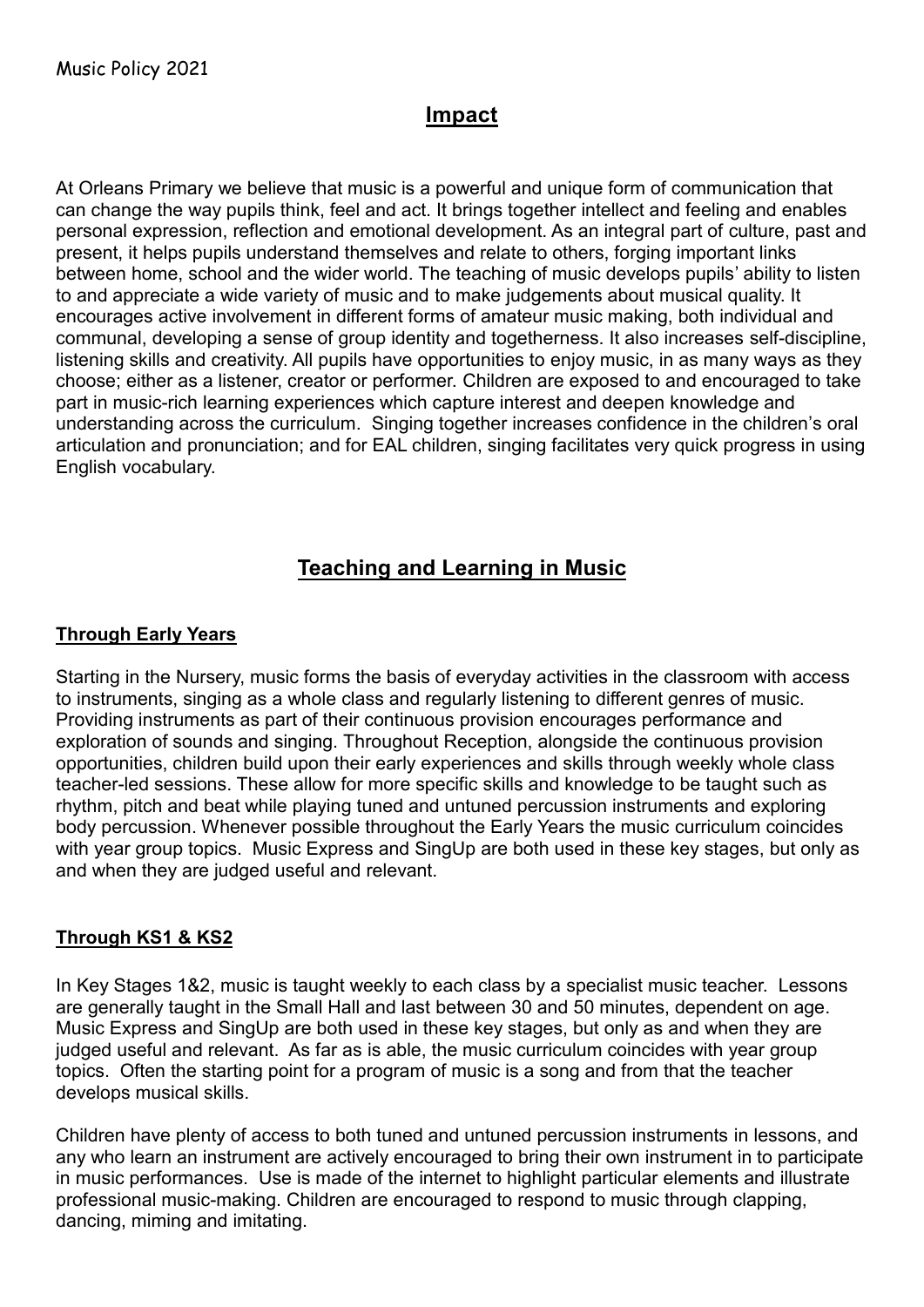#### Music Policy 2021

Pupils are taught a variety of songs from different times, cultures and genres with a focus on the following;

- To sing with accurate control of pitch
- About breathing, phrasing and dynamics
- How to improve tone production and diction
- To sing expressively
- To consider the intended effect of a song
- How to engage an audience through song
- How to sing rounds and part songs
- $\bullet$  To sing in 2/3/4 parts
- $\bullet$

#### **Music of the Week (music appreciation and history of music)**

Every week, the specialist music teacher plans a piece of music to be listened to in all classes and this is presented as a class assembly. The 'Music of the Week' is on a two year cycle, so that as the children move up the school, they recognise pieces and can discuss it in ever-maturing ways with developing musical vocabulary. There will always be a power point slide with information and suggestions of what to listen for, and a video link to watch the music being played (usually) or an alternative video accompanied by the chosen music. Music is deliberately planned to reflect the Renaissance, Baroque, Classical, Romantic, 20<sup>th</sup> century and contemporary music styles of Western music, along with a range of music from different cultures, continents and genres. Our aim is to expose children to music that they might not ordinarily hear. It is the responsibility of the class teaching staff to play the music in their classroom. Sometimes, the music will also be played at the beginning and end of other assemblies in the large hall.

A 'Music of the Week' display can be found in the lower playground and is changed half-termly by the music specialist.

#### **Singing assemblies**

Two singing assemblies take place every week: Years 1, 2 and 3 (and Reception) sing together, followed by years 4, 5 and 6. These are led by the music specialist teacher and the intention is to teach children how to sing with increased accuracy, fluency, control and expression, as prescribed in the national curriculum guidelines.

#### **Singing Assembly for Years 1, 2, 3 and Reception**

A wide range of songs are covered with Reception and years 1, 2 and 3, including contemporary and traditional repertoire. Rhymes and chants are used; songs are sung from memory and actions are encouraged to help remember lyrics; sometimes clapping/marching to the pulse is used; rounds and echo songs are used. Reception children usually start attending singing assemblies in the spring term.

#### **Singing Assembly for Years 4, 5 and 6**

A range of repertoire is used for these year groups and includes singing in parts, rounds and unison. Songs may be contemporary or traditional and good use is made of material from well